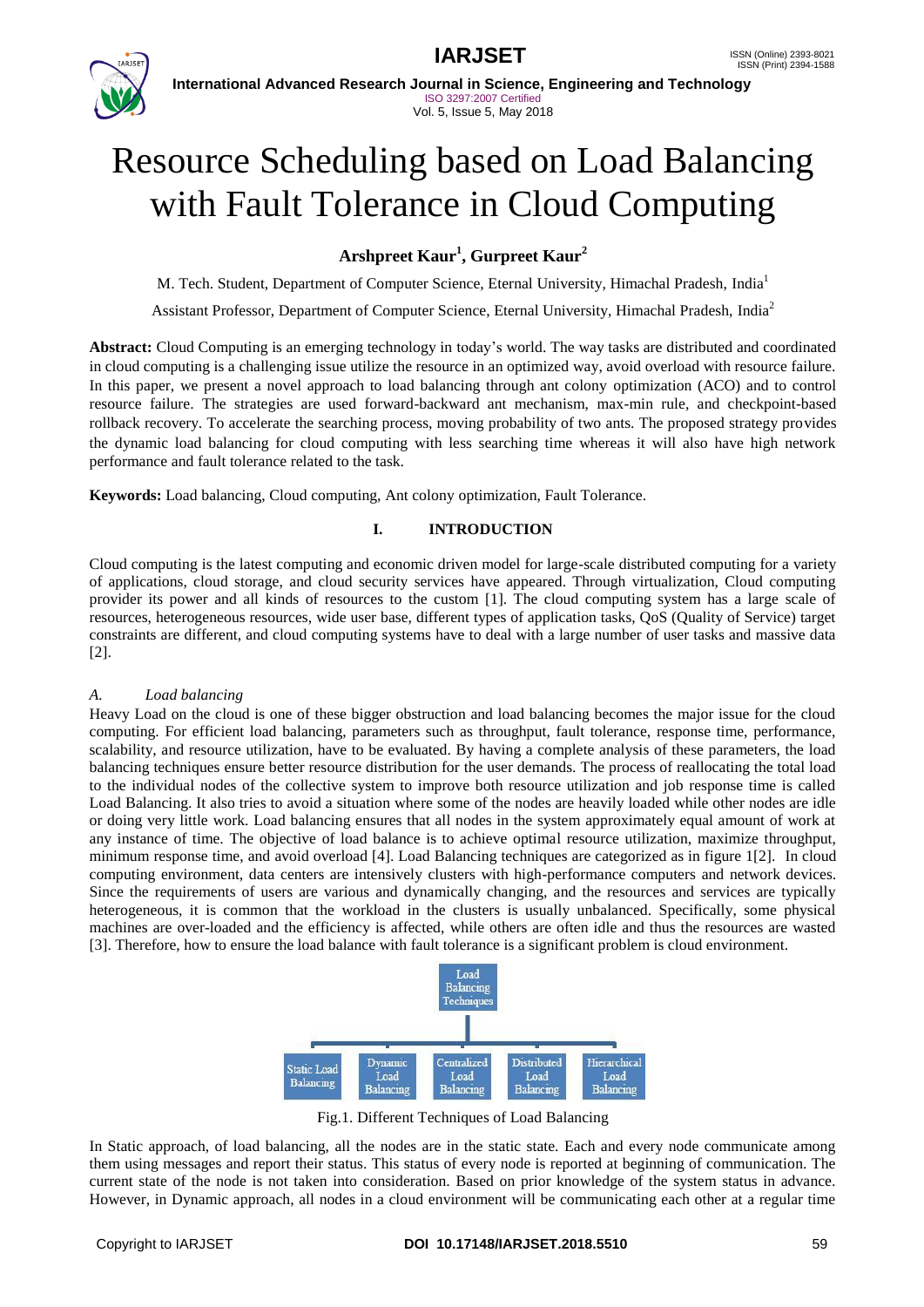

ISO 3297:2007 Certified Vol. 5, Issue 5, May 2018

interval. Each node sends the status report of a particular node to the neighbor node.The neighbor node maintains a table knowing the current status of each node and their loads. By knowing the workload and status of every node in the cloud we can easily balance the load among all nodes [5]. In the centralized approach, a single node or server maintains the details of the nodes and the network. It updates this information periodically and centrally responsible for all load balancing activities. This approach is suitable for small networks but may suffer from bottleneck and single point failure. Distributed load balancing requires each processor in the network to keep a copy of the global state of the nodes and network in their own database. All nodes are responsible for load balancing. However, distributed load balancing can be sender initiated, receiver-initiated or symmetrically initiated by both sender and receiver. In hierarchical approach, multiple nodes are arranged in the tree structure such that the parent node broadcast the node/network performance information to their child nodes [2]. Apart from its technique there exist Load Balancing algorithms where loads in nodes are shared with the help of communication between neighbor nodes about the status of nodes to master or head node. Those algorithms are known as Swarm Based Algorithm.

#### *B. Swarm intelligence*

Swarm intelligence is the study of computational systems inspired by the 'collective intelligence'. Collective Intelligence emerges through the cooperation of large numbers of homogeneous agents in the environment. Examples include schools of fish, flocks of birds, and colonies of ants. Such intelligence is decentralized, self-organizing and distributed throughout an environment. In nature, such systems are commonly used to solve problems such as effective foraging for food, prey evading, or colony relocation. The information is typically stored throughout the participating homogeneous agents or is stored or communicated in the environment itself such as through the use of pheromones in ants, dancing in bees, and proximity in fish and birds [6].

Types of Swarm Based Algorithm for Load Balancing:

- 1) Genetic Algorithm
- 2) Particle Swarm Optimization
- 3) Ant Colony Optimization
- 4) Artificial Bee Colony

Ant Colony Optimization Algorithm is a probabilistic technique used to solve computational problems. The ants will be searching the food and find the shortest path to get the food material as needed. As wise the ACO provide the optimum solution to get the shortest path in search of food [5].

#### **II. RELATED WORK**

Load balancing plays an important role and its complexity within Cloud system generating substantial interest in the research community to optimize load balance by analyzing the task scheduling in cloud computing.

Hongwei Chen et. al. design the average random, Gaussian random and manual for setting the parameters to test the performance of the ant colony algorithm. In their paper, they analyzed the merits of ACO by comparing to FCFS, Greedy in the case of the same parameters and assumed that task is independent [1]. Later Arabi E. keshk et. al. proposed MACOLB algorithm to improve the cloud tasks scheduling for load balancing. MACOLB is used to find the optimal resource allocation for batch tasks in the dynamic cloud system and minimize the makespan of tasks on the entire system. The proposed algorithm uses the same self-adapting criteria for the MACO control parameters but has an added load balancing factor. MACOLB, MACO and ACO algorithms in applications with the number of tasks varying from 100 to 1000 evaluated using Cloudsim toolkit. Simulation results demonstrate that MACOLB algorithm outperforms MACO and ACO algorithms. MACOLB algorithm can be extended with improvements to handle precedence between tasks and costs of resources [7].

Ren Gao and Juebo Wu proposed a novel approach for dynamic load balancing based on the improved ant colony Optimization by two strategies were applied that were forward-backward ant mechanism and max-min rule and redefined by pheromone initialization and pheromone update. By means of such improvements, the speed for searching candidate nodes in load balancing operations can be greatly accelerated. Two kinds of moving rules for the forward ant were given to update the pheromone so as to speed up the convergence and the detailed dynamic load balancing algorithm was also described. The results showed that the proposed approach is feasible and effective on load balancing in cloud computing and also has better performance than a random algorithm and LBVS algorithm [8]. In 2015 Yang Xianfeng et. al. modified ACO algorithm for load balancing of virtual machines in the cloud environment. Specifically, we introduce GA and SA ideas for performance improvement [3]. Moreover, NIE Qingbin et. al. in 2016 presented advanced ant algorithm IACO based on time, cost and load balance in order to optimize task allocation in cloud computing. Test results show that IACO is superior to IABC and ACO in reducing processing time and cost and optimizing resource utilization rate in the cloud system [9]. In 2016 Jigna Acharya et. al. use swarm based load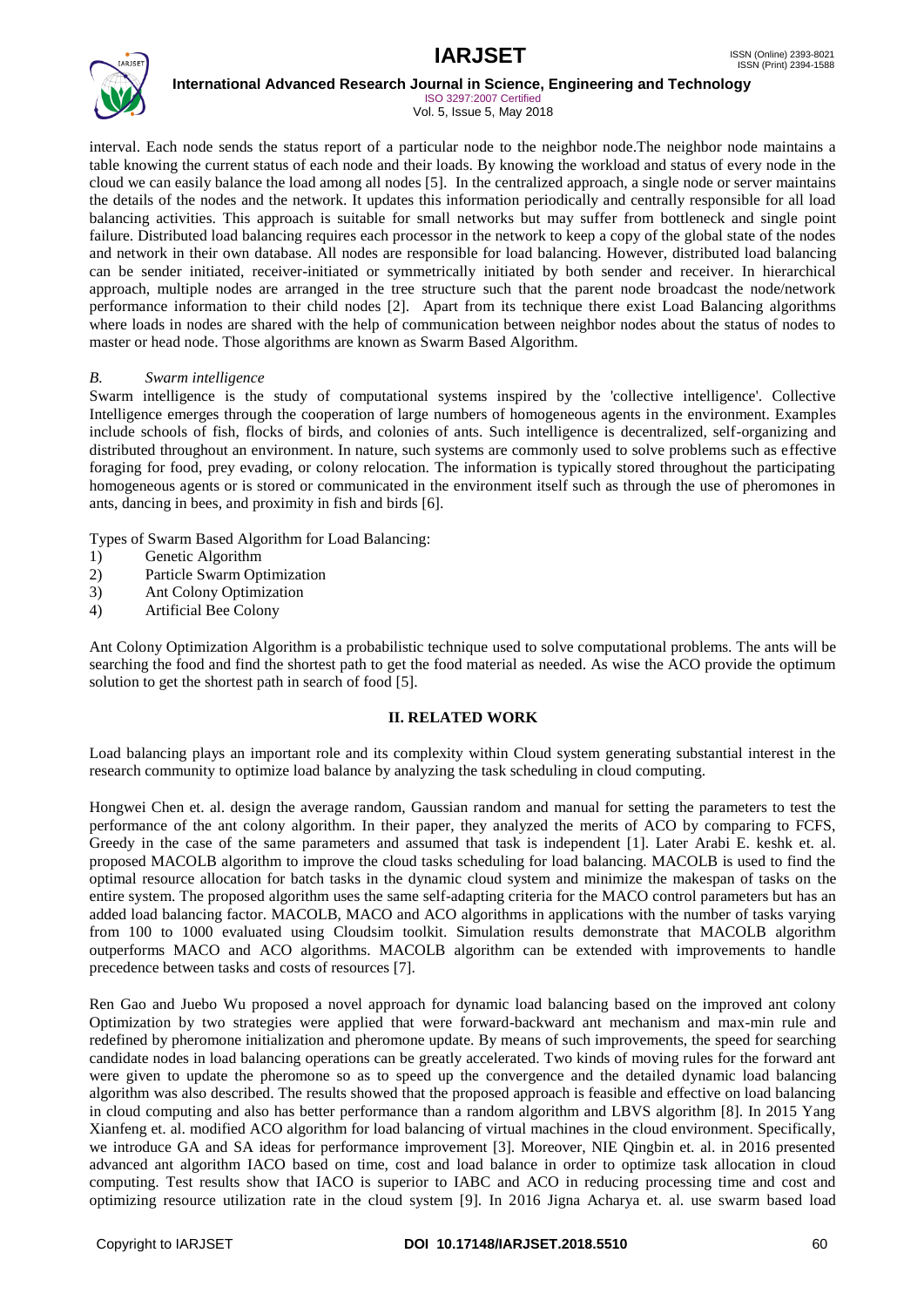

ISO 3297:2007 Certified Vol. 5, Issue 5, May 2018

balancing algorithm to achieve their objective which was to minimize the makespan time. They used Particle Swarm Optimization algorithm with Load balancing that covers the major goal of them. That proposed algorithm compared with another FCFS algorithm.PSO algorithm gives the better result as compared to FCFS [6].

Further Er. Mandeep Kaur and Er. Manoj Agnihotri proposed hybridization of the Genetic algorithm- Ant colony optimization (GAACO) for better performance of GA and ACO adopt multi-objective function. In this different evaluation, parameters were considered those are Execution time, Makespan time and Response time. The hybrid Genetic Algorithm- Ant colony optimization (GAACO) has shown the best global optimization solution [10]. Awatif Ragmani et. al. given the improved architecture for load balancing by offering to share the functions 01' the main controller representing the entry point to Cloud into two parts. Firstly, the main controller will keep the function of partitioning users' tasks through different regional Load Balancers. Secondly, the auxiliary controller will ensure the updating state of the system through various agents. The proposed architecture of the Cloud is organized on three levels and each level has a specific role and specific algorithm. The main controller applies an algorithm based on the geographic location of both user and data center in order to choose the closest load balancer. The regional load balancer applies a second policy based on ant colony optimization algorithm to allocate the appropriate nodes to users' tasks. Through this approach, we aim to optimize the whole response times of services in the Cloud [11].

In 2017 Hajara Idris et. al. describes the incorporation of a fault tolerance system, which is used to enhance the performance of the resource scheduling algorithm in Grid computing environment. This was achieved by introducing into the existing ACO a check pointing mechanism. By adding fault tolerant features within the scheduling approach, the overall performance of the Grid system is improved. The fault tolerance based resource scheduling strategy provides better results than the resource scheduling algorithm without fault tolerance in terms of various performance metrics, such as makespan, average turnaround time and the number of jobs completed [12]. M. Nagalakshmi et. al**.** aims to development of enhanced strategies through improved job and load balancing resource allocation techniques. Ant colony optimization algorithm and throttled algorithm dynamically allocates the resource to the job in a queue leading reduced cost in data transfer and virtual machine formation. The simulation result shows the reduction up to 50-60% in the cost and time [13]. Later on, Jyoti Rathore et. al. surveyed various load balancing techniques for cloud computing. The main purpose of load balancing is to satisfy the customer requirement by distributing load dynamically among the nodes and to make maximum resource utilization by reassigning the total load to the individual node. This ensures that every resource is distributed efficiently and evenly. So the performance of the system is increased [14]. Similarly, M. Padmavathi and Shaik Mahaboob Basha surveyed multiple ACO algorithms for load balancing in cloud computing environment. They discussed the factors should consider for Performance Evaluation of Load balancing Algorithm and different Nature inspired technologies and Ant Colony System (ACS) terminology [15].

Qiang Guo in his paper proposed the Multi-Objective- Improved Ant colony optimization (MO-ACO) algorithm, which considers the makespan, cost and load balancing. The algorithm establishes the constraint function of task completion time, cost, and load, improves the basic ant colony algorithm heuristic function and pheromone update rule, and adopts the pseudo-random transition probability rule in ant colony system [2].

Imen Chaouch et. al. applied 3 versions of a bio-inspired algorithm which are the Ant System (AS), the Ant Colony System (ACS) and a Modified Ant Colony Optimization algorithm (MACO) to solve the Distributed Job-shop Scheduling Problem with makespan minimization criterion that is a well-known NP-hard problem. First, we used the disjunctive graph to model the problem and then, an effective way to assign jobs to a factory is sketched based on the good workload balancing between the factories. The results show that the MACO outperforms the ACS and the classic AS [16]. Ashish Gupta and Ritu Garg multi-objective scheduling algorithm considering the optimization of makespan and load balancing has been proposed. The algorithm uses the ACO approach to obtain the local optimal solutions, finally, non-domination sorting is applied to obtain the Pareto set of solutions representing the trade-off between makespan time and the load balancing in the cloud. At last, the results specify that the proposed LB-ACO algorithm for task scheduling outperforms in comparison to NSGA-II [17].

In 2017 Young Ju Moon et. al. a novel ACO algorithm called SACO with slave ants for scheduling tasks in cloud computing environments. We adapt diversification and reinforcement strategies with slave ants to avoid long paths whose pheromones are wrongly accumulated by leading ants. It introduces minimal preprocessing overheads for slave ants and outperforms the existing ACO based cloud tasks scheduling strategies. Experimental results show that SACO solves the NP-hard problem in an efficient way while maximizing utilization of cloud servers [18]. Hongyan Cui and his colleague in 2017 present a cloud service task scheduling model TSS, which consists of three modules: a user module, a data center module, and a task scheduling module. In the user module, we assume that the tasks model is a Poisson process. In the task scheduling module, because of the deficiencies of GA and ACO, we have proposed a GA-CACO algorithm (Genetic Algorithm- Chaos ant colony optimization), which merges GA and CACO. And finally, we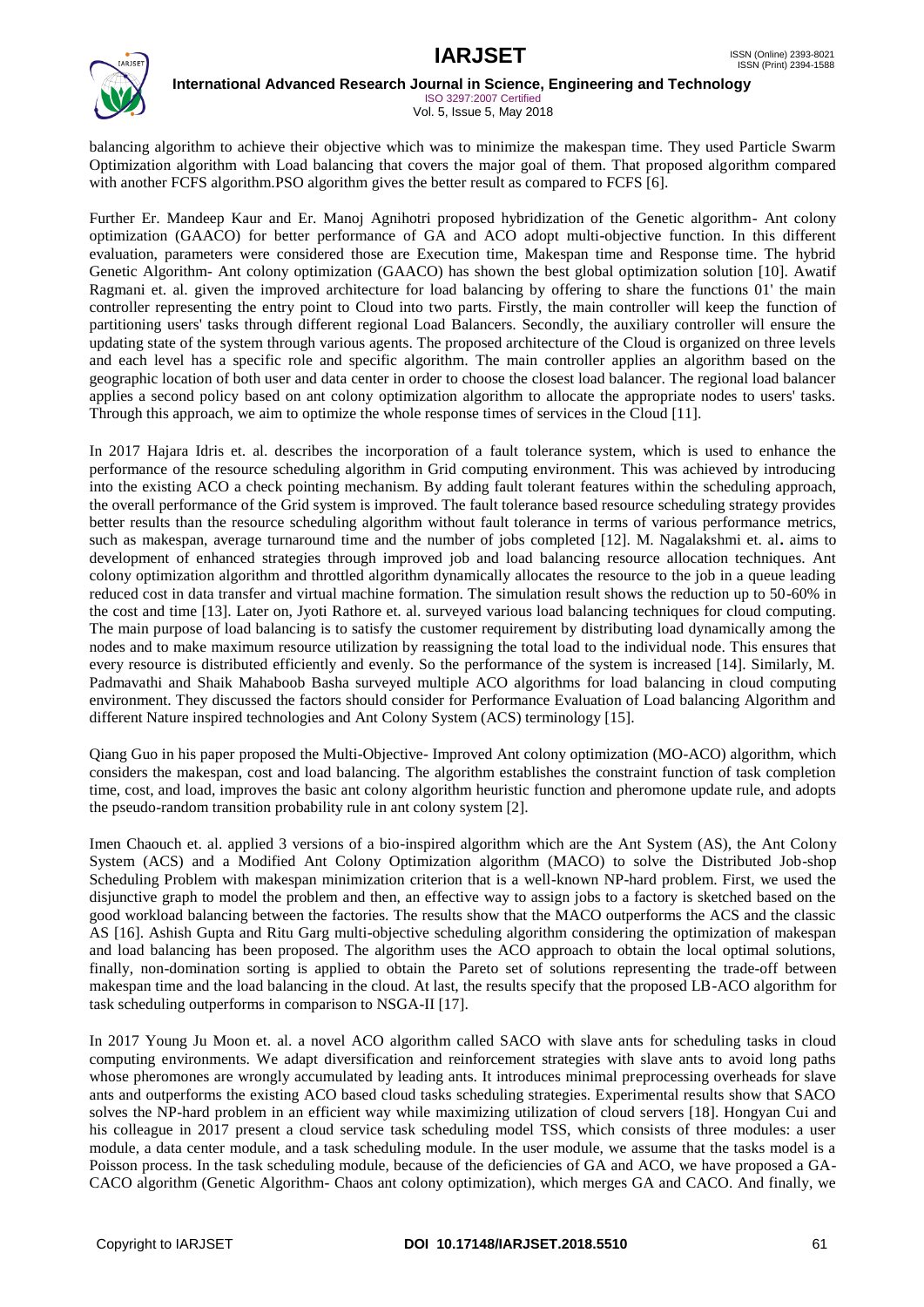

ISO 3297:2007 Certified Vol. 5, Issue 5, May 2018

compared GA-CACO, GA, and ACO for several different task sizes. The results indicate that GA-CACO algorithm is optimal for the optimization of the objective function and also has acceptable convergence speed [19].

Danlami Gabi and Abdul Samad Ismail presented a multi-objective task scheduling model based on execution time and execution cost objective is presented. An algorithm called Cloud Scalable Multi-Objective Cat Swarm Optimization based Simulated Annealing (CSMCSOSA) is proposed to solve the model. The obtained results have confirmed that our method has achieved better performance and returned better scalability value with an acceptable range of  $0 \le y \le 1$ . The proposed CSM-CSOSA has shown to improve its quality of solution at the latter stage of search procedure making it more efficient for cloud task scheduling [20].

R.K. Jena presented multi-objective CSA based optimization algorithm which can solve the task scheduling problem under the computing environment, whereof the number of data center and user job changes dynamically. The multiobjective CSA based algorithm is suitable for cloud computing environment because the algorithm is able to effectively utilize the system resources to reduce energy and makespan. The experimental results illustrated that the proposed methods (TSCSA) out-performed the maximum applications scheduling algorithm and random scheduling [21].

In 2018 Abdulrahman Abdulkarim et. al. proposed an improvement to the round robin load balancing algorithm by whereby a method was adopted to use average burst time of requests as the time quantum for the time-sharing principle on the round robin algorithm. It was expected that this work would result to more effective load balancing by achieving a minimal response time of user base tasks, minimal data center processing time, increase overall throughput and therefore results to better resource utilization on the cloud [22].

### **III. PROPOSED WORK**

Master-slave architecture is a mature architecture with a single master server or job tracker and several slave servers, which has been widely used in cloud computing like Google's MapReduce and Hadoop. Figure 2 shows the typical scenario of the network topology of virtual resources in cloud computing, which is based on the master-slave architecture and the cloud platform discussed in this paper.



Fig 2: Network topology of virtual resources in cloud computing

In master-slave architecture, a job is first submitted to a master node by the user. Then the job is divided into several executable tasks in the master node and the generated tasks are distributed to different slave nodes. After that, the tasks are executed in the slave nodes separately with the guidance of the master node, and the results are returned to the master node. Finally, the distributed results are combined together in the master node and sent to the requesting user. Furthermore, the master node is responsible for monitoring the whole steps and re-executing the failed tasks.

During this process, the uneven distribution of tasks may cause that some slave nodes are in light load conditions while others are under heavy load conditions. In this case, load balancing operation ought to be carried out dynamically for the cloud platform in order to keep the platform stable and operating efficiently. In our approach, the main procedure of load balancing with ACO consists of two steps before load balancing execution as below.

1) Ant generation. Check the cloud platform periodically, and generate ants if and only if there are existing overload nodes or under load nodes; and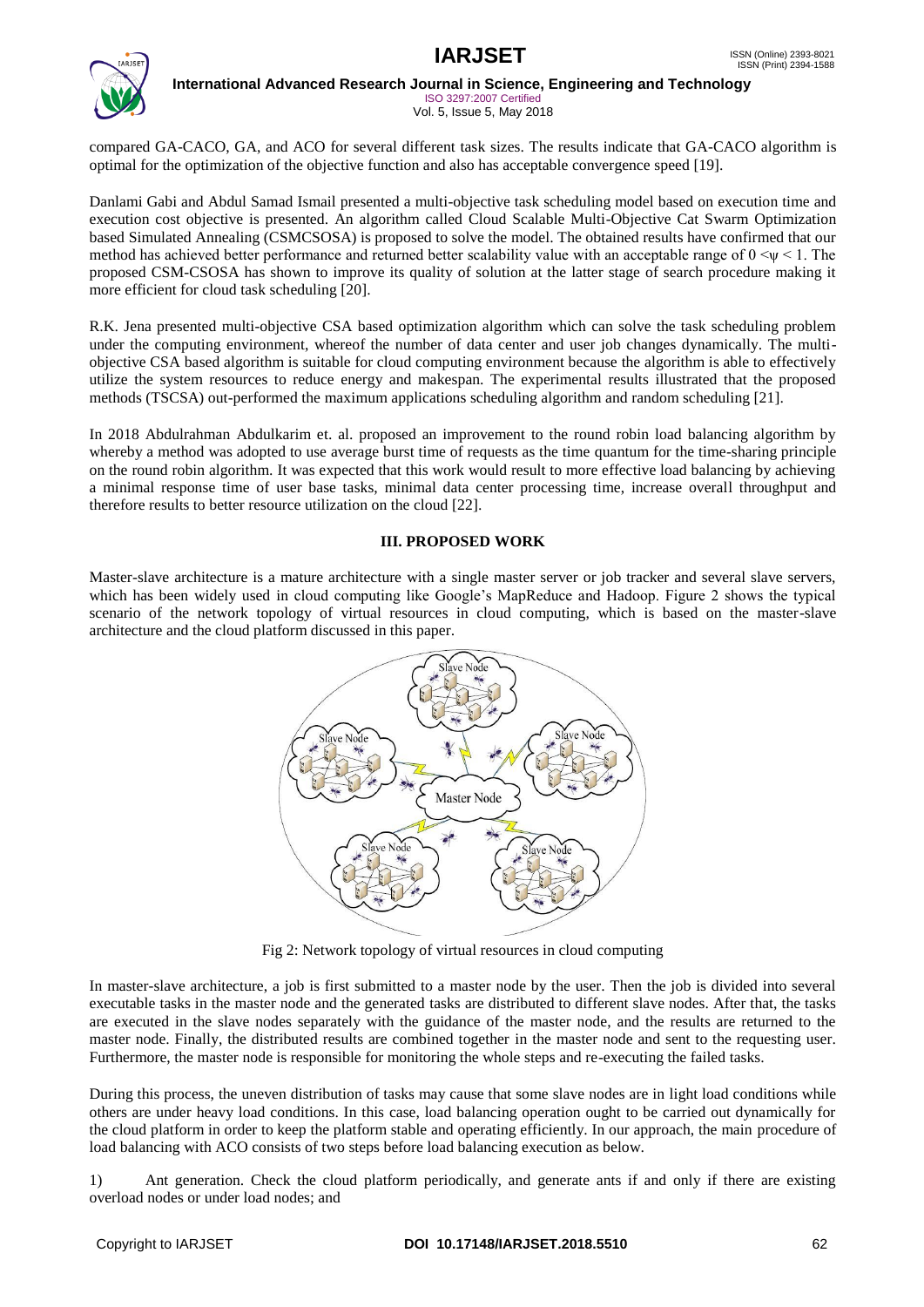

**International Advanced Research Journal in Science, Engineering and Technology** ISO 3297:2007 Certified

Vol. 5, Issue 5, May 2018

2) To find target nodes. According to searching rules, the ant is looking for the target nodes which meet the conditions of load balancing in its surrounding area. The target node is also called the candidate node for load balancing.

For fast convergence, we employ two diverse ants in search of the slave nodes. At the same time, we leverage max-min rules to trigger ant generation, so as to improve the efficiency of the algorithm.

#### *A. Forward-Backward ant Mechanism*

The ants are divided into two categories: forward ant and backward ant, which is the same mechanism described in but with the distinct definition.

i. The forward ant is responsible to find the candidate nodes for load balancing in cloud computing platform and it starts the searching activity from its generated node. The candidate nodes include overload nodes and under load nodes.

ii. The backward ant is in charge of updating information pheromones for the path as that of its corresponding forward ant but in the opposite direction. The backward ant is generated at each time when the forward ant identifies a candidate node.

To simulate the meeting process, we make use of a timer to record the life cycle of a backward ant after it is produced. Some storage unit is set for each node and they are used to save the information pheromone carried by backward ants, with one unit for one backward ant.

#### *B. Max-Min Rules*

We define two distinct rules, named max-min rules, to trigger the forward ant generation, with the purpose of reducing the time for searching candidate nodes as below.

**Rule 1:** Maximum value trigger rule. A forward ant is generated from a slave node when the load in this node is greater than a certain threshold. It indicates that the node has been running close to or beyond its maximum load, which needs to distribute the tasks to idle nodes so as to achieve optimal resource utilization.

**Rule 2:** Minimum value trigger rule. A forward ant is generated from a slave node when the load in this node is smaller than a certain threshold. It denotes that the node is running in the light load state, which can accept a range of new tasks, in order to share its resource to the overload nodes.

With respect to the strategy presented above, we further analyze the details of the moving probability with ant colony optimization in this section. To explore both load allocation efficiency and network performance, two critical issues must be addressed. First, pheromone initialization should be reasonable in the cloud computing environment, to satisfy the desired QoS. Second, the pheromone update has to meet the dynamic demand of the workload variability, with the aim of accelerating the convergence.

### *C. Pheromone Initialization*

In cloud computing, the physical resources allocated to each virtual node are not the same and usually changing dynamically. Five physical resources are involved in pheromone initialization here, that is, CPU (number of cores and MIPS for each core), internal storage, external storage, I/O interface, and bandwidth. The CPU capability can be calculated by:

$$
= n \times p
$$

To facilitate the calculation, we set an upper limit for each parameter. When a parameter exceeds its upper limit, the limit value is chosen instead of the actual value. The limits are given in Equation (2)

(1)

$$
p_{\text{CPU}} \le p_{\text{max}}, m_i \le m_{i_{\text{max}}}, m_e \le m_{\text{max}}, p_{i/o} \le p_{i/o \text{max}}, p_b \le p_{b_{\text{max}}}
$$
\n(2)\n\nThe capability definitions of physical resources of virtual machines are defined as below.

For CPU:

(3) 
$$
\tau_{CPU}(0) = \frac{p_{CPU}}{p_{max}} \times 100\%
$$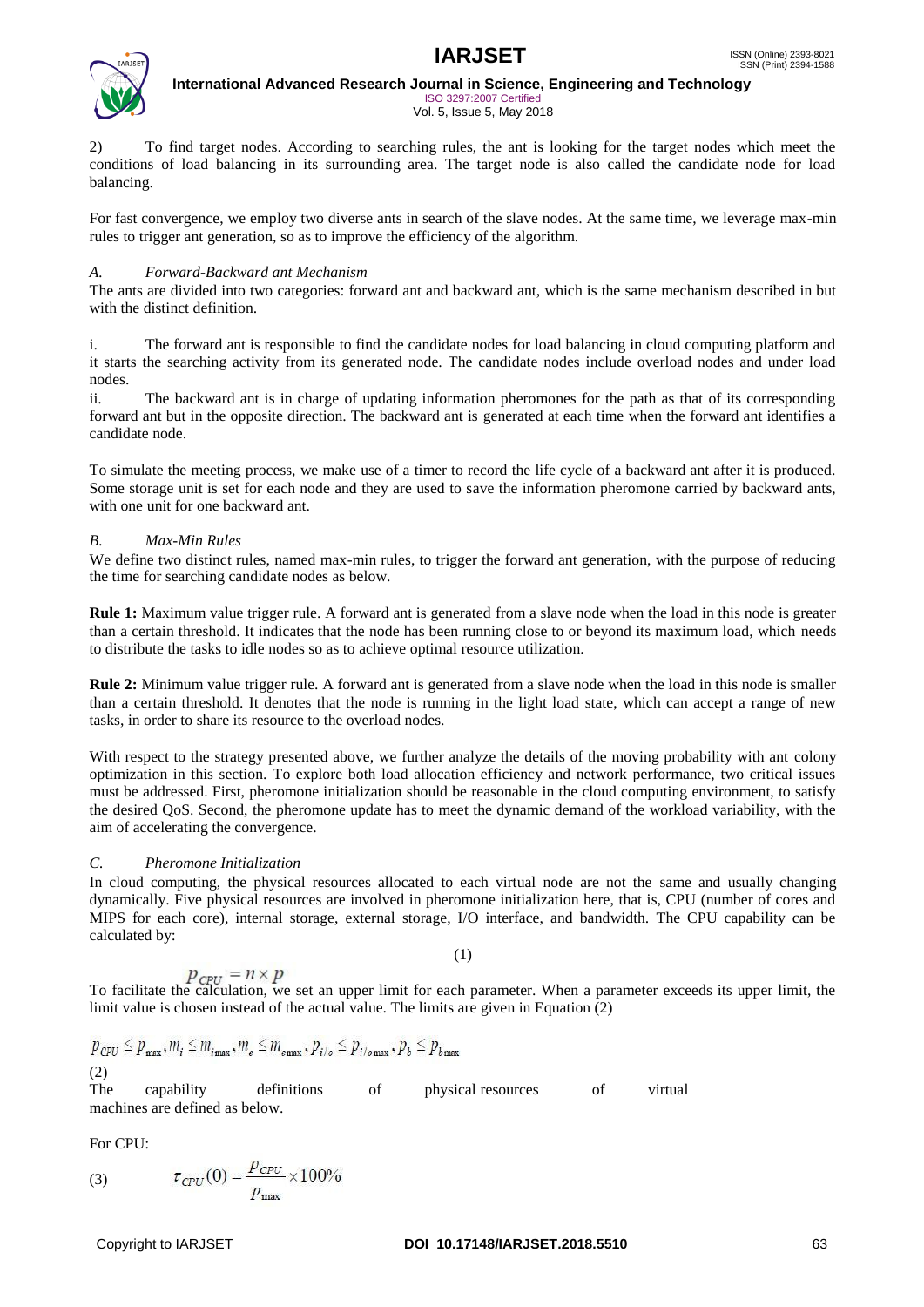

# **International Advanced Research Journal in Science, Engineering and Technology** ISO 3297:2007 Certified

Vol. 5, Issue 5, May 2018

For internal storage

(4) 
$$
\tau_{mi}(0) = \frac{m_i}{m_{i_{\text{max}}}} \times 100\%
$$

For external storage

 $\tau_{me}(0) = \frac{m_e}{m_{emxx}} \times 100\%$ (5)

For I/O interface:

(6)

(8)

For bandwidth:

(7) 
$$
\tau_b(0) = \frac{p_b}{p_{\text{bmax}}} \times 100\%
$$

Therefore, we define the pheromone initialization for one slave node as:

$$
\tau_i = \psi_1 \tau_{CPU}(0) + \psi_2 \tau_{mi}(0) + \psi_3 \tau_{me}(0) + \psi_4 \tau_{i/o}(0) + \psi_5 \tau_b(0)
$$
  

$$
\sum_{n=1}^{5} \psi_n = 1
$$

 $\tau_{i/o}(0) = \frac{p_{i/o}}{p_{i/o max}} \times 100\%$ 

where ψ*n* is a weight coefficient, which is used to adjust the influence of the physical resources in cloud computing**.**

#### *D. Pheromone Update*

The goal of pheromone update in our approach is to increase the pheromone values for slave nodes associated with good conditions and decrease those associated with bad ones. Three factors that impact the pheromone update are considered in our strategy, namely pheromone evaporation, update by task, and incentives for successful tasks i) Pheromone Evaporation

Pheromone in the node is decreasing over time due to evaporation. We use the local update strategy to modify the pheromone on slave nodes where the pheromone is not zero. The pheromone update by evaporation is defined as:

(9) 
$$
\tau_i(t+1) = (1-\rho) \times \tau_i(t), \ \ 0 < \rho < 1
$$

where τ*i* (*t* ) is the pheromone in slave node *i* at *t* moment and ρ is a coefficient of evaporation.

ii) Pheromone Evaporation by New Task

The capability of a slave node is changed when a new task is allocated to this node. After receiving new tasks, the capability of this slave node decreases because of the resources being consumed. In this case, the pheromone update is obtained by:

(10) 
$$
\tau_i(t+1) = (1-\mu) \times \tau_i(t), \ \ 0 < \mu < 1
$$

where μ is the factor to adjust the degree of resources consuming.

The capability of a slave node is also changing when a new task is performing as time goes by. The capability of this slave node increases owing to the releasing of resources. In this case, the pheromone is increased by:

$$
\tau_i(t+1) = (1+\nu) \times \tau_i(t), \ \ 0 < \nu < 1
$$

(11)

where y is a factor to control how fast the resources are released.

iii) Pheromone Evaporation for Backward Ant

The pheromones of backward ants are stored in slave nodes, which are controlled by the relevant timers. Like normal pheromones of each node, the pheromones of backward ants are evaporated over time. The pheromone update by evaporation for backward ants is defined as:

$$
\tau_i(t+1) = (1+\pi) \times \tau_i(t), \ 0 < \pi < 1
$$

(12)

where  $\pi$  is a coefficient of evaporation for backward ant.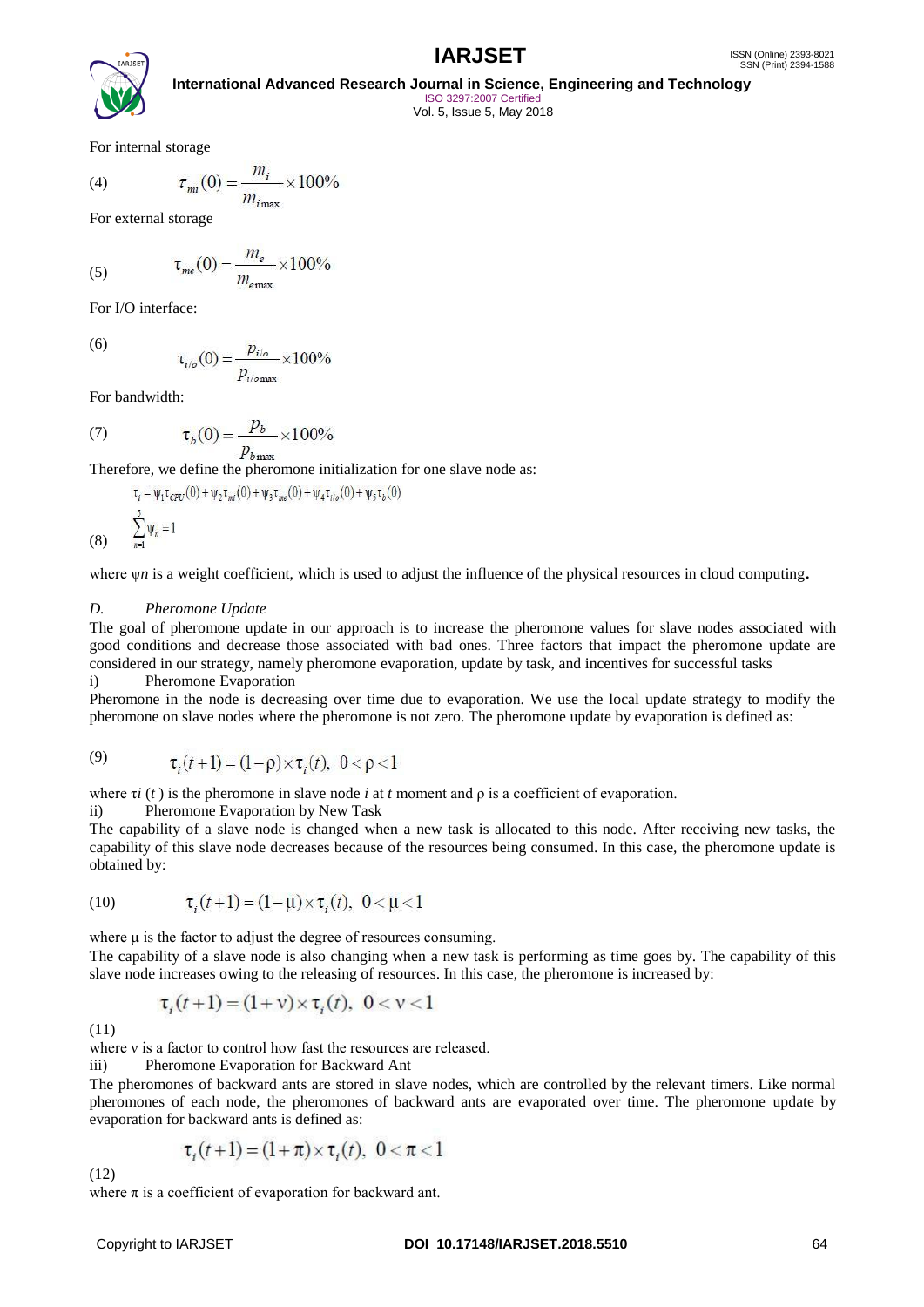

ISO 3297:2007 Certified Vol. 5, Issue 5, May 2018

### *E. Checking Point*

Checkpointing is a combination of two activities, first, it saves the running data and restores it after getting a suitable resource. Second, it captures the states and data of a running process including registers obtaining the address, variables, libraries, data structures, files containing data with a large size, etc. An application-level checkpointing tool is adopted, which is directly implemented within the application source code. That is, the application contains source code that saves and restores critical program variable to and from stable storage.

#### *F. Rollback Recovery Analysis*

In a conventional system, when a failure occurs, usually a job is rescheduled on another Grid resource and execution start from the beginning. A technique to avoid restarting the application from the beginning is the rollback recovery, which is based on the concept of checkpointing. The checkpointing mechanism periodically saves the application's execution state to stable storage. Hence, whenever a failure interrupts a volunteer computation, the job can be resumed from its last successful state, thereby improving the QoS requirement of the users.

When a resource failure occurs, the job is restarted exactly from the last saved checkpoint, thereby eliminating the need to start executing the job from scratch again. Hence, the execution time of the job is reduced. The submitted job starts its execution at time *JobST* and finishes its execution at time *JobET* in a normal environment, that is, the execution time of the job *ET* is given in

$$
ET = (Job_{ET} - Job_{ST})_{(13)}
$$

And without considering checkpointing, if the failure occurs at time *JobFT* then the job restarts its execution from the beginning at time *JobRSTS* and finishes at time *JobET*, that is, the Total Execution Time (*TET*) of the job as given in equation

14 is the summation of the following: *JobFT*-*JobST; JobFT*-*JobRSTS; JobET-JobRSTS;*

$$
TET = (Job_{FT} - Job_{ST}) + (Job_{RSTS} - Job_{FT}) + (Job_{ET} - Job_{RSTS})
$$

(14)

If the job execution status is maintained in the form of a checkpoint file, and the last created checkpoint is at time *JobCP* which is before *JobF*, then the job can be restarted from the last checkpoint at time *JobRST*. Also, the total completion time as given in equation 15 will be the summation of *JobFT*-*JobST; JobFT*-*JobRST; JobET-JobRST*

$$
TET = (Job_{FT} - Job_{ST}) + (Job_{FT} - Job_{RST}) + (Job_{ECT} - Job_{RST})
$$

(15)

### *G. Checkpoint Interval*

The efficiency of a checkpoint mechanism is strongly dependent on the length of the checkpointing interval. Checkpointing interval is the duration between two checkpoints. Each interval starts when a checkpoint is established and ends when next checkpoint is established. Frequent checkpointing leads to a large number of redundant checkpoints, which may enhance overhead like delay job processing by consuming computational and network resources. On the other hand, lazy checkpointing may lead to loss of significant computation because a substantial amount of work has to be redone in case of a resource failure.

Resource failure rate is used to represent the failure history of a resource. So, the resource failure rate (*FR*) is used to determine the checkpoint interval and the number of checkpoints.

Fault rates of the resources:

$$
FR = \frac{N_f}{N_s + N_f}
$$

(16)

Where *Nf* is the number of failed jobs assigned to the resources and *Ns* is the number of the jobs submitted to the resources.

The number of times to checkpoint a particular job when it is running:

$$
(17) \tCheckpointNumber = Rt * FR
$$